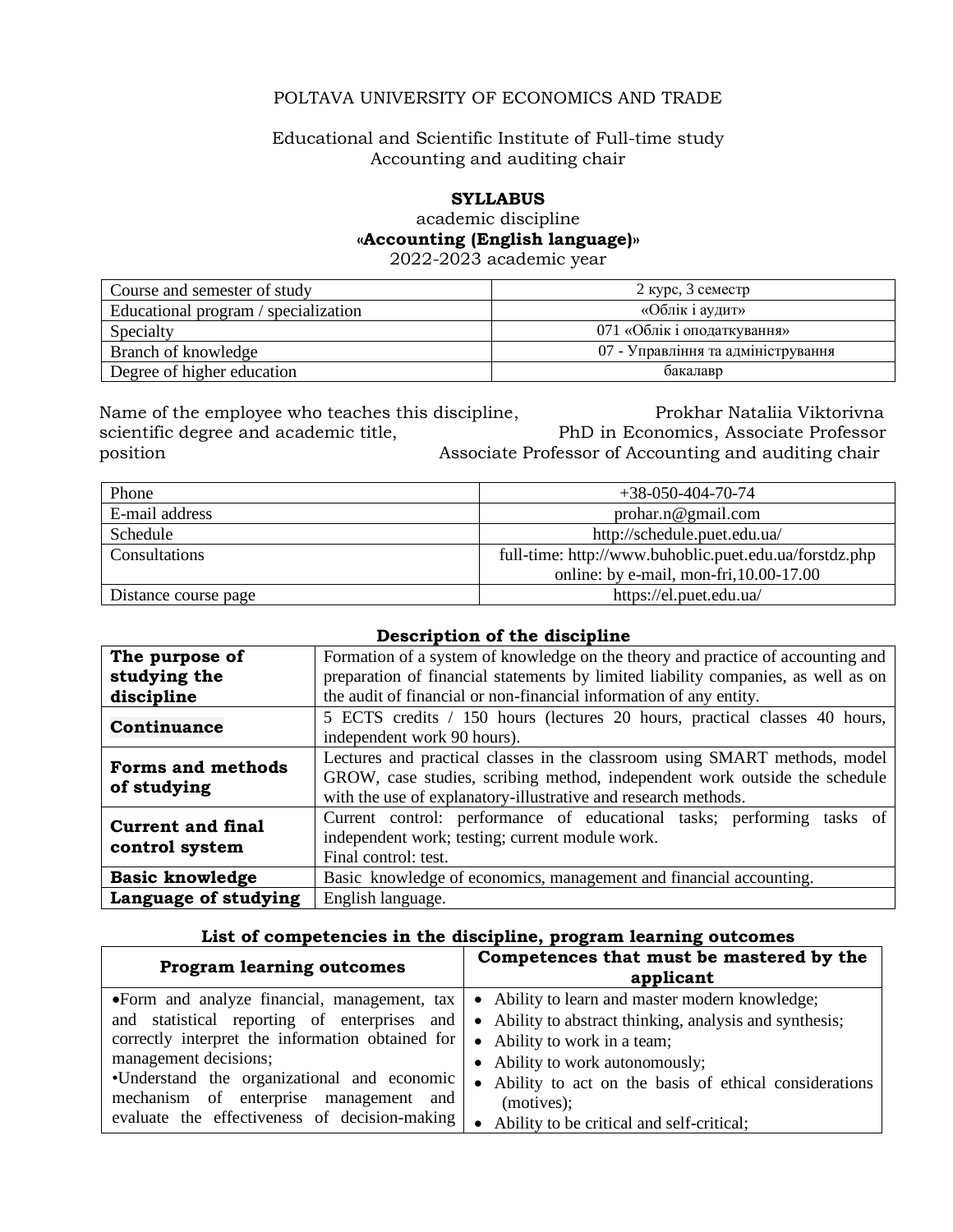| using accounting and analytical information;<br>•Be able to work both independently and in a<br>team, show leadership qualities and responsibility<br>in work, adhere to ethical principles, respect<br>individual and cultural diversity. | • Knowledge and understanding of the subject area and<br>understanding of professional activity;<br>Ability to communicate in a foreign language;<br>Skills in using modern information systems and<br>communication technologies;<br>• Ability to conduct research at the appropriate level;<br>Use mathematical tools to study socio-economic<br>processes, solving applied problems in the field of<br>accounting, analysis, control, audit, taxation; |
|--------------------------------------------------------------------------------------------------------------------------------------------------------------------------------------------------------------------------------------------|-----------------------------------------------------------------------------------------------------------------------------------------------------------------------------------------------------------------------------------------------------------------------------------------------------------------------------------------------------------------------------------------------------------------------------------------------------------|
|                                                                                                                                                                                                                                            | • Ability to display information about business<br>transactions of business entities in financial and<br>management accounting, their systematization,<br>generalization in reporting and interpretation to meet<br>the information needs of decision makers;                                                                                                                                                                                             |
|                                                                                                                                                                                                                                            | • Carry out accounting procedures using specialized<br>information systems and computer technology;                                                                                                                                                                                                                                                                                                                                                       |
|                                                                                                                                                                                                                                            | • Identify and assess the risks of failure to achieve<br>management objectives of the entity, non-compliance<br>with legislation and regulation, inaccuracy of<br>reporting, preservation and use of its resources;<br>• Ability to apply ethical principles in the performance<br>of professional duties.                                                                                                                                                |

# **Thematic plan of the discipline**

| <b>Theme</b>                                                                                                             | Type of work                                                                                                                                                                          | Tasks of independent work          |  |
|--------------------------------------------------------------------------------------------------------------------------|---------------------------------------------------------------------------------------------------------------------------------------------------------------------------------------|------------------------------------|--|
|                                                                                                                          | Module1. Theoretical and methodological foundations of accounting                                                                                                                     |                                    |  |
| Theme 1. Introduction<br>accounting.<br>to<br>Financial<br>International<br>Reporting<br><b>Standards</b><br>(IFRS)      | Attending classes; homework protection;<br>discussion<br>of<br>lesson<br>material;<br>performance of educational tasks; tasks<br>of independent work; testing                         | Perform tasks for independent work |  |
| Theme 2. Accounting<br>for limited companies                                                                             | Attending classes; homework protection;<br>of<br>discussion<br>lesson<br>material;<br>performance of educational tasks; tasks<br>of independent work; testing; current<br>module work | Perform tasks for independent work |  |
|                                                                                                                          | Module 2. Financial Statements                                                                                                                                                        |                                    |  |
| 3.<br>Measuring<br>Theme<br>and reporting financial<br>position. The Balance<br>Sheet                                    | Attending classes; homework protection;<br>discussion<br>of<br>lesson<br>material:<br>performance of educational tasks; tasks<br>of independent work; testing                         | Perform tasks for independent work |  |
| Theme 4. Measuring<br>and reporting financial<br>performance.<br>The<br>Statement<br>Income<br>(profit and loss account) | Attending classes; homework protection;<br>of<br>discussion<br>lesson<br>material:<br>performance of educational tasks; tasks<br>of independent work; testing                         | Perform tasks for independent work |  |
| Theme 5. Measuring<br>reporting<br>and<br>cash<br>flows. The Cash Flows<br>Statement                                     | Attending classes; homework protection;<br>of<br>discussion<br>lesson<br>material:<br>performance of educational tasks; tasks<br>of independent work; testing                         | Perform tasks for independent work |  |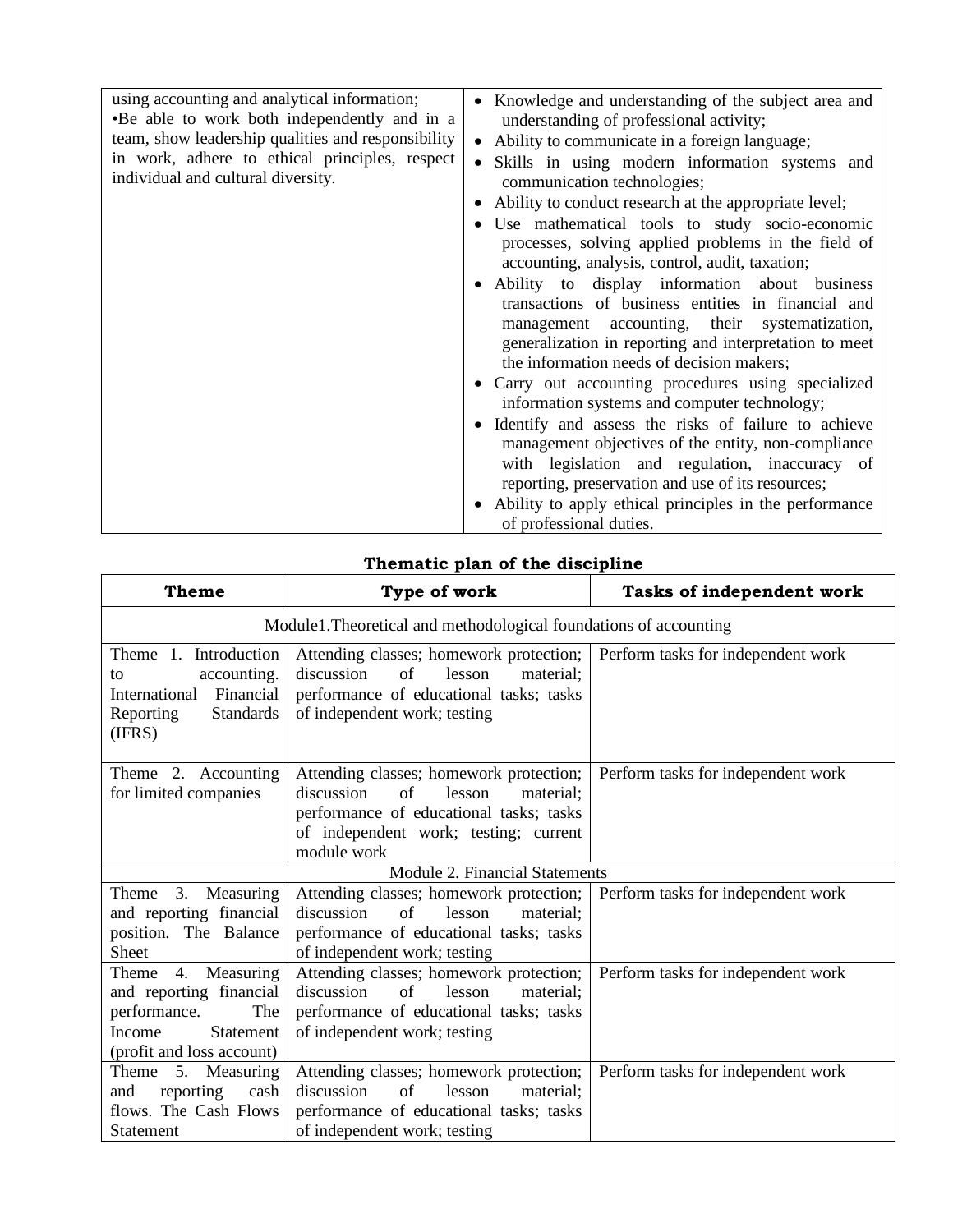| <b>Theme</b> | Type of work                                                                                  | Tasks of independent work |
|--------------|-----------------------------------------------------------------------------------------------|---------------------------|
|              | Theme 6. Measuring Attending classes; homework protection; Perform tasks for independent work |                           |
|              | and reporting wealth for discussion of lesson material;                                       |                           |
| the          | owners. The performance of educational tasks; tasks                                           |                           |
|              | statement of retained of independent work; testing; current                                   |                           |
| earnings     | module work                                                                                   |                           |

### **Information sources**

- 1. Carl S. Warren, James M. Reeve, Jonathan E. Duchac. Financial and managerial accounting [Electronic resource]. - 14th ed. p. cm.-URL: https://www.amazon.com/Financial-Managerial-Accounting-Carl-Warren/dp/1337119202?asin=1337119202&revisionId=&format=4&depth=1.
- 2. Features of management information systems and technologies in the organization of the automated accounting and analytical process at the enterprise / [T. Markova,](http://catalog.puet.edu.ua/opacunicode/index.php?url=/auteurs/view/103716/source:default) [Yu. Melnyk,](http://catalog.puet.edu.ua/opacunicode/index.php?url=/auteurs/view/109511/source:default) G. [Pchelianska,](http://catalog.puet.edu.ua/opacunicode/index.php?url=/auteurs/view/109512/source:default) [S. Tilloyev](http://catalog.puet.edu.ua/opacunicode/index.php?url=/auteurs/view/109513/source:default) // Економіка харчової промисловості. – 2021. – № 2. – P. 71–79.
- 3. [Fomina](http://catalog.puet.edu.ua/opacunicode/index.php?url=/auteurs/view/101933/source:default) O. Investment property accounting through the lens of convergence of the international standards / [O. Fomina,](http://catalog.puet.edu.ua/opacunicode/index.php?url=/auteurs/view/101933/source:default) [S. Slomchynska](http://catalog.puet.edu.ua/opacunicode/index.php?url=/auteurs/view/101934/source:default) // Зовнішня торгівля: економіка, фінанси, право. Сер. Економічні науки. – 2018. – № 6. – P. 72–85.
- 4. [Kurhan](http://catalog.puet.edu.ua/opacunicode/index.php?url=/auteurs/view/109509/source:default) N. Improvement of electronic money accounting at Ukrainian enterprises / N. [Kurhan,](http://catalog.puet.edu.ua/opacunicode/index.php?url=/auteurs/view/109509/source:default) [V. Aksyuta](http://catalog.puet.edu.ua/opacunicode/index.php?url=/auteurs/view/109510/source:default) // Економіка харчової промисловості. – 2021. – № 2. – P. 58–70.
- 5. [Prodanchuk M. A.](http://catalog.puet.edu.ua/opacunicode/index.php?url=/auteurs/view/108354/source:default) Accounting for non-current assets in budgetary institutions: problems and solutions / [M. A. Prodanchuk,](http://catalog.puet.edu.ua/opacunicode/index.php?url=/auteurs/view/108354/source:default) [Yu. S. Bezdushna](http://catalog.puet.edu.ua/opacunicode/index.php?url=/auteurs/view/108355/source:default) // Економіка АПК. – 2020. – № 12. – P. 22– 28.
- 6. [Simakov](http://catalog.puet.edu.ua/opacunicode/index.php?url=/auteurs/view/108963/source:default) K. Improving the Management Accounting System through Strategic Budgeting in an Industrial Enterprise / [K. Simakov,](http://catalog.puet.edu.ua/opacunicode/index.php?url=/auteurs/view/108963/source:default) [S. Chernyshova](http://catalog.puet.edu.ua/opacunicode/index.php?url=/auteurs/view/108964/source:default) // Економічний вісник Донбасу. – 2020. –  $N_2$  4. – P. 78–84.
- 7. Web-site [https://www.ifrs.org.](https://www.ifrs.org/)

### **Course software**

- Microsoft Office software package.
- Accounting service Oblik SAAS.

## **Discipline study and assessment policy**

- Policy on deadlines and rescheduling: tasks that are submitted in violation of deadlines without good reason are rated lower (75% of the possible maximum number of points per activity). Relocation of modules takes place with the permission of the lead teacher if there are good reasons (for example, hospital).
- Academic Integrity Policy: write-offs during current modular work and testing are prohibited (including using mobile devices). Mobile devices are allowed to be used only during online testing and preparation of practical tasks during the lesson. http://puet.edu.ua/sites/default/files/polozhennya\_pro\_akademichnu\_dobrochesnist\_2020.pdf;
- Attendance policy: class attendance is a mandatory component. For objective reasons (for example, illness, employment, internship) training can take place online (Moodle) in consultation with the lead teacher.
- Policy of enrollment in non-formal education: http://www.puet.edu.ua/uk/neformalna-osvita.